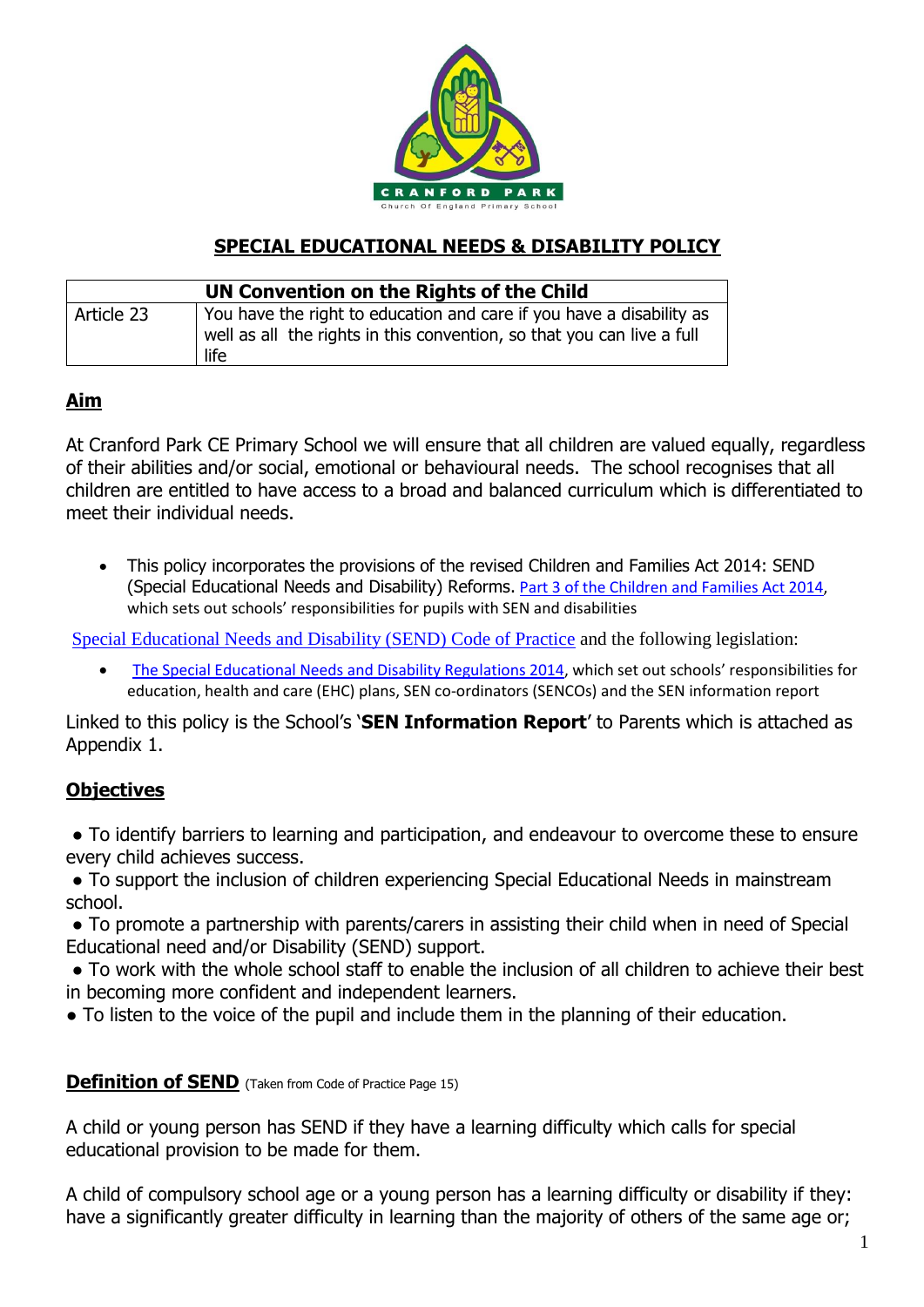have a disability which prevents or hinders them from making use of facilities of a kind generally provided for others of the same age in a mainstream situation.

## **Roles and responsibilities**

**The Governing Body,** in cooperation with the Head teacher, determine the school's general policy and approach to provision for children with SEND, establish the appropriate staffing and funding arrangements and maintain a general oversight of the school's work.

The Governing Body appoint a Governor to take a particular interest in and closely monitor the school's work on behalf of children with SEND. The SEN governor will:

- Help to raise awareness of SEN issues at governing board meetings
- Monitor the quality and effectiveness of SEN and disability provision within the school and update the governing board on this
- Work with the headteacher and SENCO to determine the strategic development of the SEN policy and provision in the school

## **The Head teacher**

• Has overall responsibility for the day-to-day management of all aspects of the school's work, including provision for children with SEND. The Head teacher will keep the Governing Body fully informed and also work closely with the school Special Needs Coordinator and team. The Head Teacher will work with the SENCO and SEN governor to determine the strategic development of the SEN policy and provision in the school

## **Special Needs Co-Ordinator (SENCO) and Support Team**

**The Special Needs Co-Ordinator** is Rebecca Portch, who is a member of staff responsible for the overview of the education of pupils with special educational needs. She works closely with the pupils, parents, Class teachers, Head teacher, Senior Management, SEND Governor and outside agencies.

The Special Needs Co-ordinator's role includes implementing the National Curriculum Inclusion Statement emphasising the importance of providing effective learning opportunities for all pupils and offers three key principles for inclusion:

- Setting suitable learning challenges
- Responding to pupil's diverse needs
- Overcoming potential barriers to learning and assessment for individuals and groups of pupils

The Special Needs Co-ordinator monitors the quality of provision and progress of children with SEND.

The Special Needs Co-ordinator monitors pupils' progress identifying those in need of additional provisions for Literacy and Numeracy. The role involves working with staff and supporting colleagues to ensure best practice in the preparation of IEPs (Individual Education Plans) and in lesson differentiation so that the needs of all pupils are met. There should also be liaison with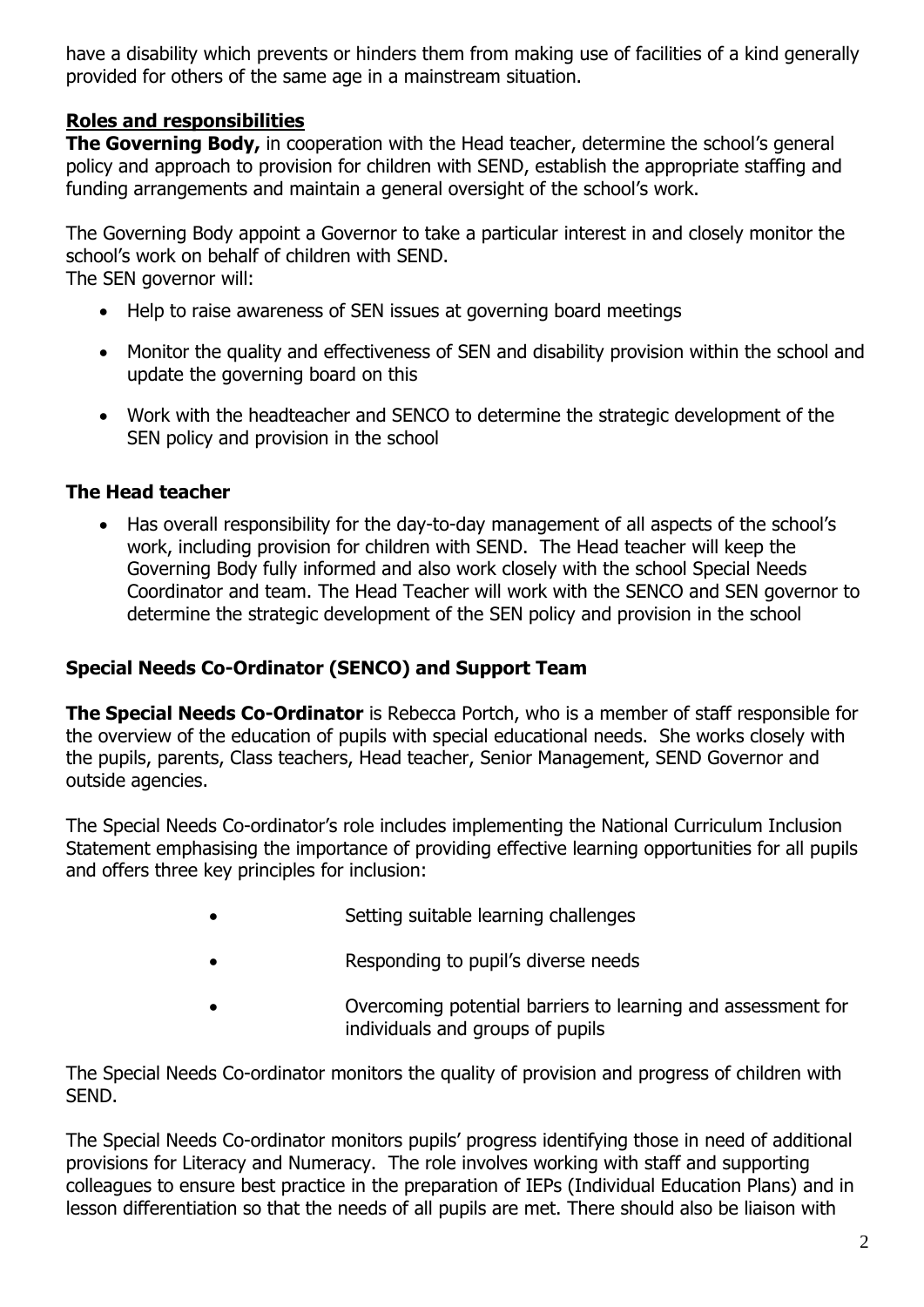pre-school provision, Key Stage 1, Key Stage 2 and Key Stage 3 schools to ensure a smooth transition for pupils, in conjunction with appropriate Outside Agencies and the LA. The Special Needs Co-ordinator will co-ordinate the transition planning for pupils who, due to their special needs, could experience difficulties with transition to the next Key Stage or to the next class.

We aim to work in partnership with parents to ensure the best educational provision and support is given to their child.

#### **Looked After Children** (**Child Looked After – CLA; also Children in Care – CIC)**

This policy recognises that all pupils are entitled to a balanced, broadly based curriculum. The Governing Body will ensure the school makes appropriate provision for all CLA pupils. In order to do this, the school will follow the LA 'best provision protocol' to ensure the setting can meet the needs of the individual child. The Designated Teacher for the CLA (Rebecca Portch) should initiate an Electronic Personal Education Plan – EPEP with co-operation from the social worker. The school will assess the CLA's attainment on entry to ensure the smoothest possible transition and continuation of learning. The school will monitor and track the achievement and attainment of all CLA and EPEPs are to be reviewed, according to their needs, as initiated by the reviewing office or social worker. The young person's views should be sought by the Designated Teacher and noted on the EPEP. The Designated Teacher will know all CLA on the school roll and will have access to their relevant contact details including parents, carers and social worker. The Designated Teacher will also know about any CLA from other authorities. It is important that the school flags CLA status appropriately in the school's information systems so that information is readily available as required.

#### **Learning Support Assistants (LSA), Special Needs Assistants (SNA) and Inclusion Assistant (IA)**

The Special Needs Co-ordinator leads the Special Needs Team of Learning Support Assistants and Special Needs Assistants who play a vital role in supporting Class teachers and the Special Needs Co-ordinator in meeting the special needs of individual pupils.

The team has the specialist skills to deliver catch-up programmes and interventions for Numeracy and Literacy for pupils on the Special Needs register.

L.S.A.s /S.N.A.s monitor the pupil progress rates for the specific intervention programmes they are working on with individual pupils. They also support children with specific programmes recommended by outside agencies including Speech and Language Therapist (SpLT), Occupational Therapist (O.T.), Primary Behaviour Service (P.B.S.), Specialist Teacher Advisors for hearing vision, and physical needs and also the Educational Psychologist (E.P.).

L.S.A.s/S.N.A.s offer support to pupils in the classroom and will contribute to the preparation and review of pupils' I.E.P. targets.

LSAs will also work with other children who do not have Special Needs but may have specific learning programmes developed for them, such as children with programmes recommended by the Ethnic Minority & Traveller Achievement Service (EMTAS).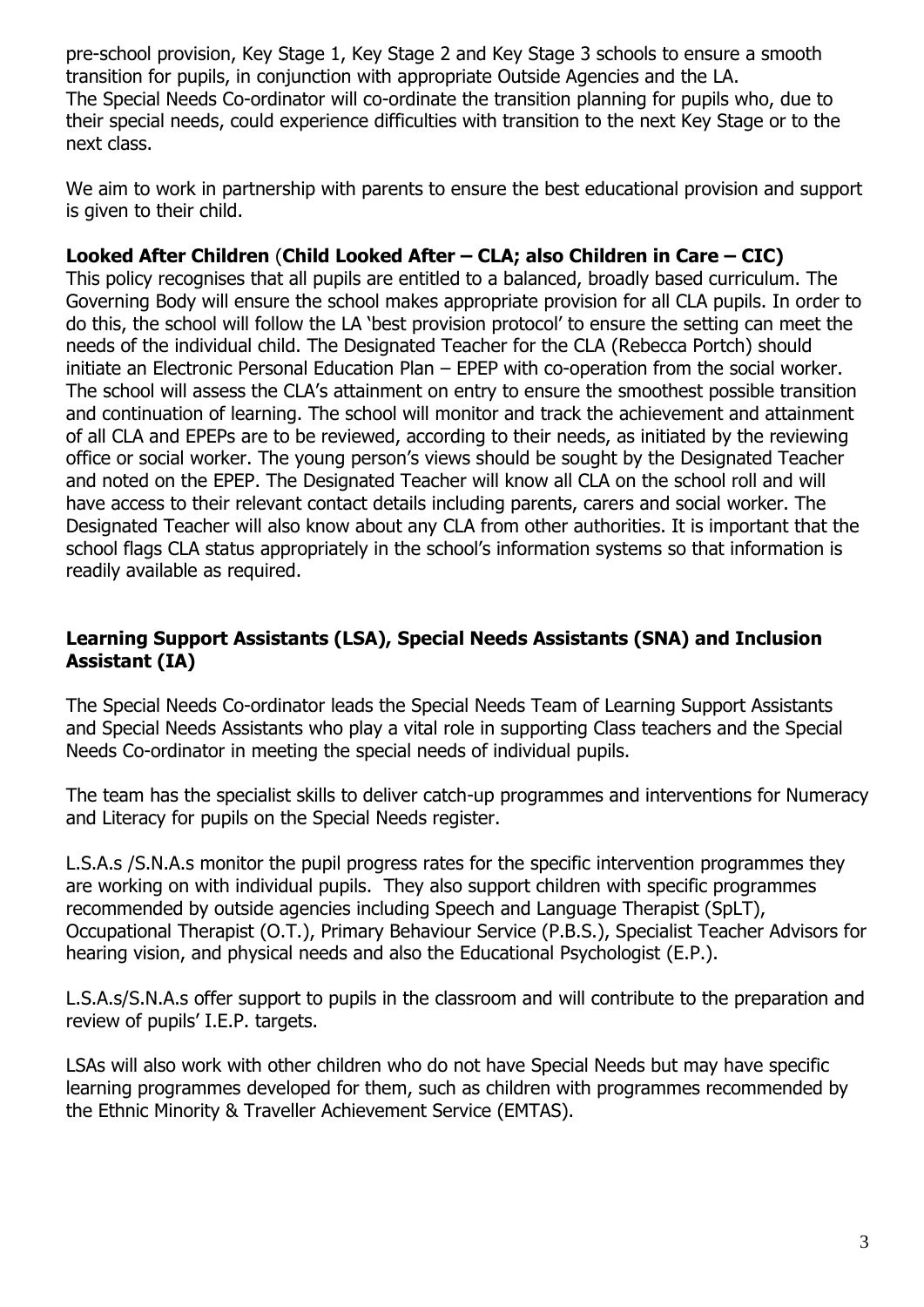## **Class teachers**

The Class teacher is the first point of contact for parents who have any concerns about any aspect of their child's progress.

Teachers are responsible and accountable for the progress and development of **all** the pupils in their class. The SEN and Disability Code of Practice (Cop) expects that the vast majority of children's needs will be met through High Quality Teaching that is differentiated and personalised for individual children by the class teacher. Children that need support, in addition to and different from this will be identified as needing SEND support.

We make the following adaptations to ensure all pupils' needs are met:

- Differentiating our curriculum to ensure all pupils are able to access it, for example, by grouping, 1:1 work, teaching style, content of the lesson, etc.
- Adapting our resources and staffing
- Using recommended aids, such as laptops, tablets, task boards, coloured overlays, visual timetables, larger font, etc.
- Differentiating our teaching, for example, giving longer processing times, pre-teaching of key vocabulary, reading instructions aloud, etc.

The Class teachers are aware of the school procedures for pupil assessment and identification and analysis of the data of pupils with special needs. Curriculum planning should always recognise the learning needs of these pupils.

Where the pupil is on the special needs register and/or requires extra provision, the Class teacher discusses the range of additional support available with the Special Needs Co-ordinator and the support team.

The Class teacher will prepare an Individual Education Plan (IEP) which will be discussed with pupil, parents and Special Needs Manager and reviewed termly.

## **Working in Partnership with parents**

The School is committed to working closely in partnership with parents.

This partnership is a two way process with both parents and the school sharing their concerns for a pupil.

We will inform parents when their child has been identified as having Special Educational Needs and together identify the targets and provision of the IEP on a termly basis.

Where a pupil has an Education and Health Care Plan the parents and outside agencies are involved in regular monitoring of provision and progress and Annual Reviews

Parents who have a concern about their child are encouraged to share this initially with the class teacher or the SENCo; issues can be dealt with quickly and successfully in this way.

If this does not prove possible, the procedure for making a formal complaint is set out in the school guidance document for parents.

## **Identification and Assessment and Provision for children with Special Needs**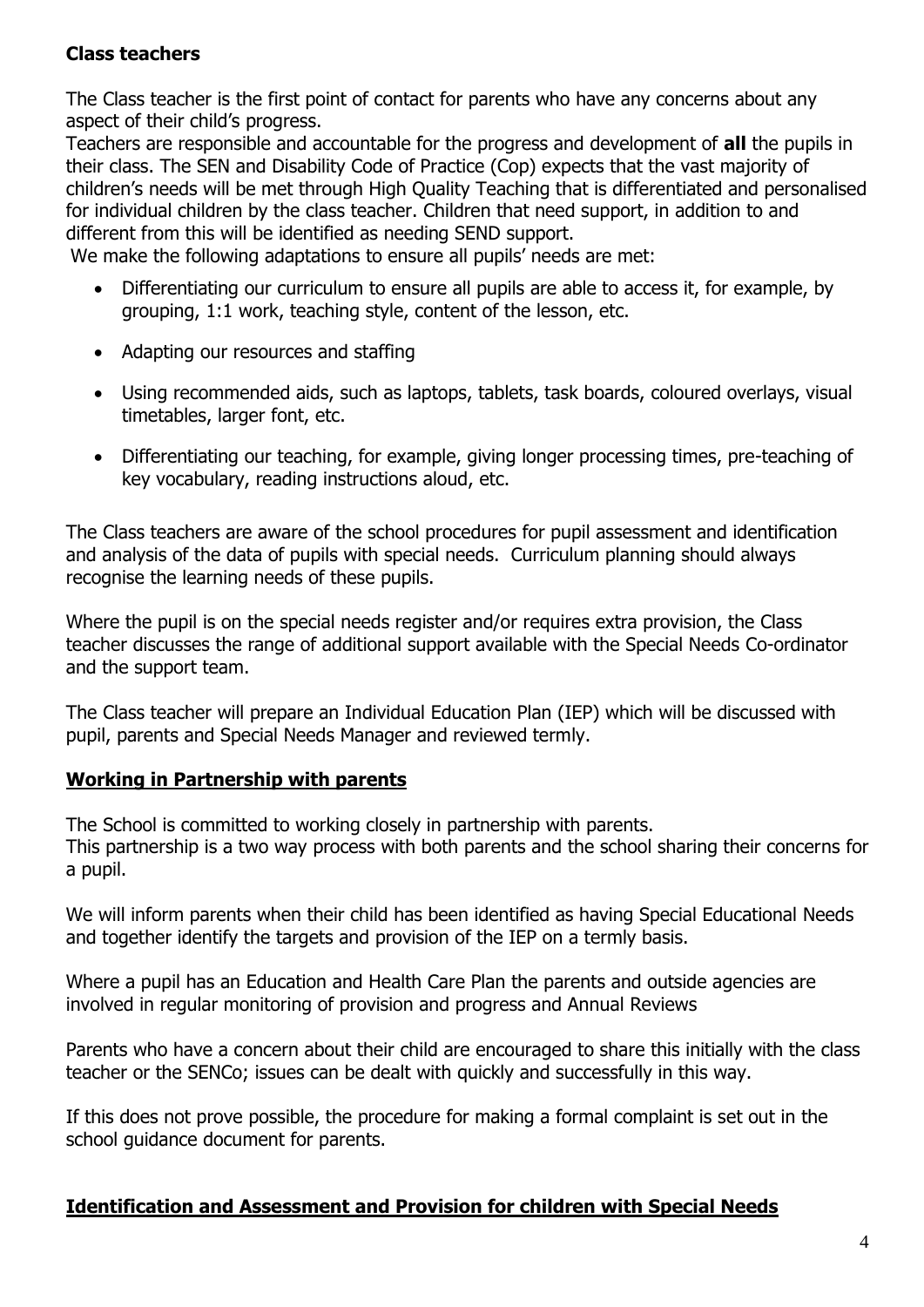The School has a continuous termly cycle for planning, teaching and assessment of pupils which takes account of the wide range of abilities, aptitudes and interests of the pupils.

The assessment process is fourfold, focusing on the pupils' learning characteristics, the learning environment that the school is providing for the pupil, the task and the teaching style.

Pupils experiencing difficulties may be identified through observations and assessments of attainment in the classroom, previous records, formal and informal assessments carried out in school, SATS and test results, reports from health, social services, or other outside agencies. Class teachers will make regular assessments of progress for all pupils and identify those whose progress:

- Is significantly slower than that of their peers starting from the same baseline
- Fails to match or better the child's previous rate of progress
- Fails to close the attainment gap between the child and their peers
- Widens the attainment gap

This may include progress in areas other than attainment, for example, social needs. Slow progress and low attainment will not automatically mean a pupil is recorded as having SEN. Pupils with difficulties are highlighted early and further diagnostic assessment is undertaken by the SEND team to identify the provision required for the pupil to progress.

The school follows the Code of Practice criteria for identifying the level of a pupil's need in the four main areas of:

- Communication and Interaction for example, autistic spectrum disorder, Asperger's Syndrome, speech and language difficulties
- Cognition and Learning, for example, dyslexia, dyspraxia
- Social, emotional and mental health difficulties, for example, attention deficit hyperactivity disorder (ADHD),
- Sensory and/or physical needs, for example, visual impairments, hearing impairments, processing difficulties, epilepsy

The school will follow a graduated response in meeting the needs of pupils identified with SEN.

Pupils may be identified as needing different levels of intervention programmes to support them in Literacy/Numeracy.

Where the pupil meets the criteria, they will be on the special needs register at:

- **School Identification** (class teacher and special needs Coordinator monitor an individual pupil's progress)
- **SEN Support** (increased support and differentiation is given to a pupil and / or the involvement of an outside agency to support the pupil and the school)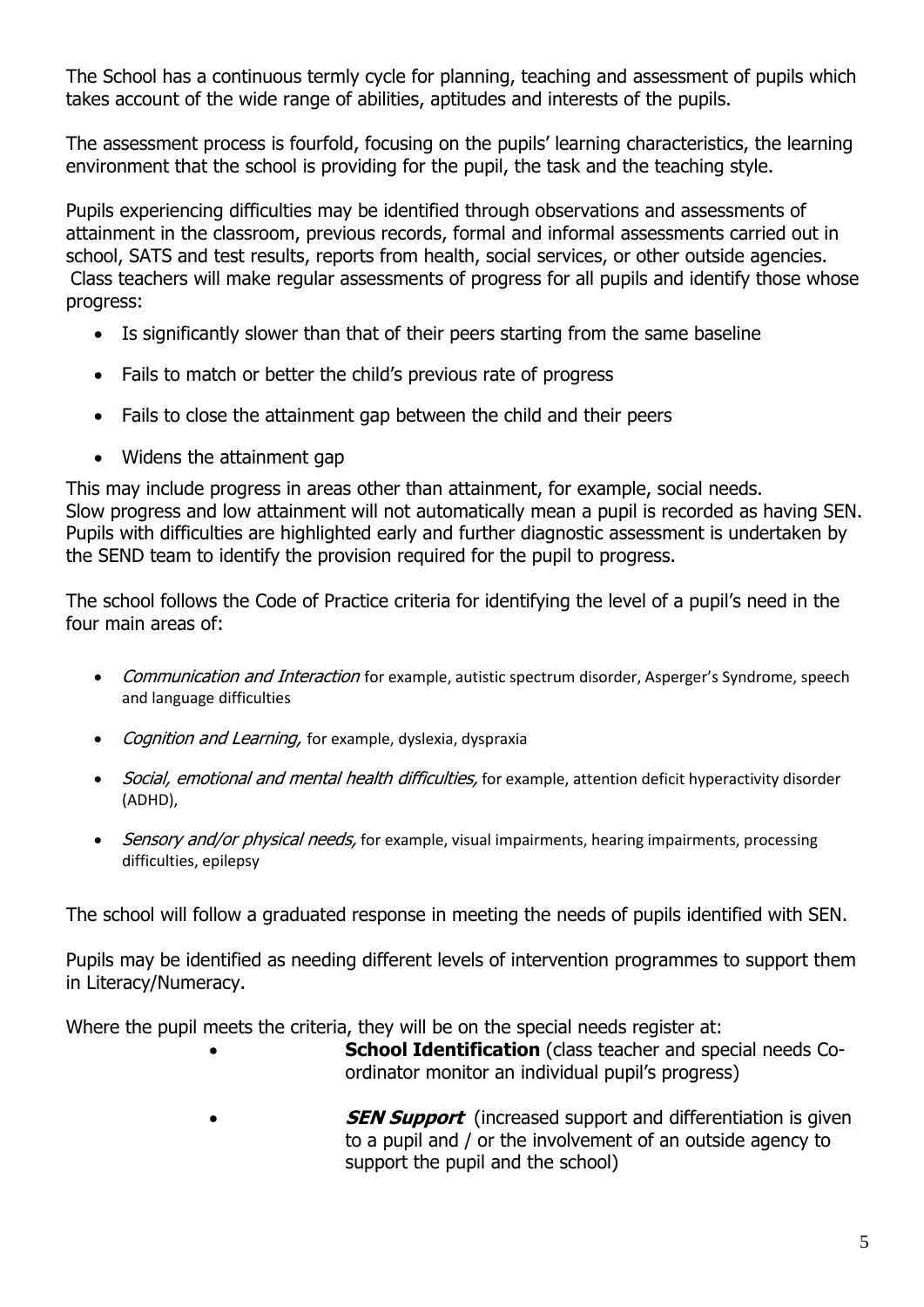- **Request for Statutory Assessment of Special Educational Needs to the LA**
	- *Education and Health Care Plan* (very specific pupil support is required) Having a diagnosis (eg. Dyslexia, ADHD, ASD) does not mean a child needs an EHCP.

The Special Needs Co-ordinator working with the class teacher and the pupil ensures, as far as feasible, that pupils with specific needs have access to a broad and balanced curriculum by providing modified or specialist resources and equipment and/or specific specialist adult support. This individual support is identified on the pupil's Individual Education Plan and will normally be delivered within the classroom by differentiation. Occasionally it may be appropriate for the pupil to be withdrawn for short periods of time to receive specifically targeted teaching.

The School has ongoing Early Years and Key Stage provision maps outlining the specific support available in school, the different areas of needs and different levels of needs for individual pupils.

## **Evaluating the effectiveness of SEN provision**

We evaluate the effectiveness of provision for pupils with SEN by:

- Reviewing pupils' individual progress towards their goals each term
- Reviewing the impact of interventions after 6 weeks
- Monitoring of SEND pupils' learning journeys by the SENCO
- Holding SEND parents' meetings twice a year
- Holding annual reviews for pupils with EHC plans
- Seeking the views of pupils and parents through conferencing, discussions and surveys

# **Vulnerable Groups**

Cranford Park recognises that some children will experience greater barriers to learning and may be identified as being vulnerable other than, or as well as, having SEND through e.g.

- English as an Additional Language
- In receipt of Free School Meals (and Ever 6)
- Young Carer
- Domestic turbulence and/or upheaval

The SENCo will monitor the progress of all of these children and the school will work in partnership with parents/carers, staff and any appropriate agencies to provide support and interventions that aim to reduce the impact of these difficulties.

# **Links with outside Agencies**

The School actively seeks and values the advice and support given by the outside agencies:

- Hampshire Education Psychology Service
- Primary Behaviour Service
- Children's Services -Social Care
- Speech and Language Service
- Occupational Therapy Service
- Community Paediatrician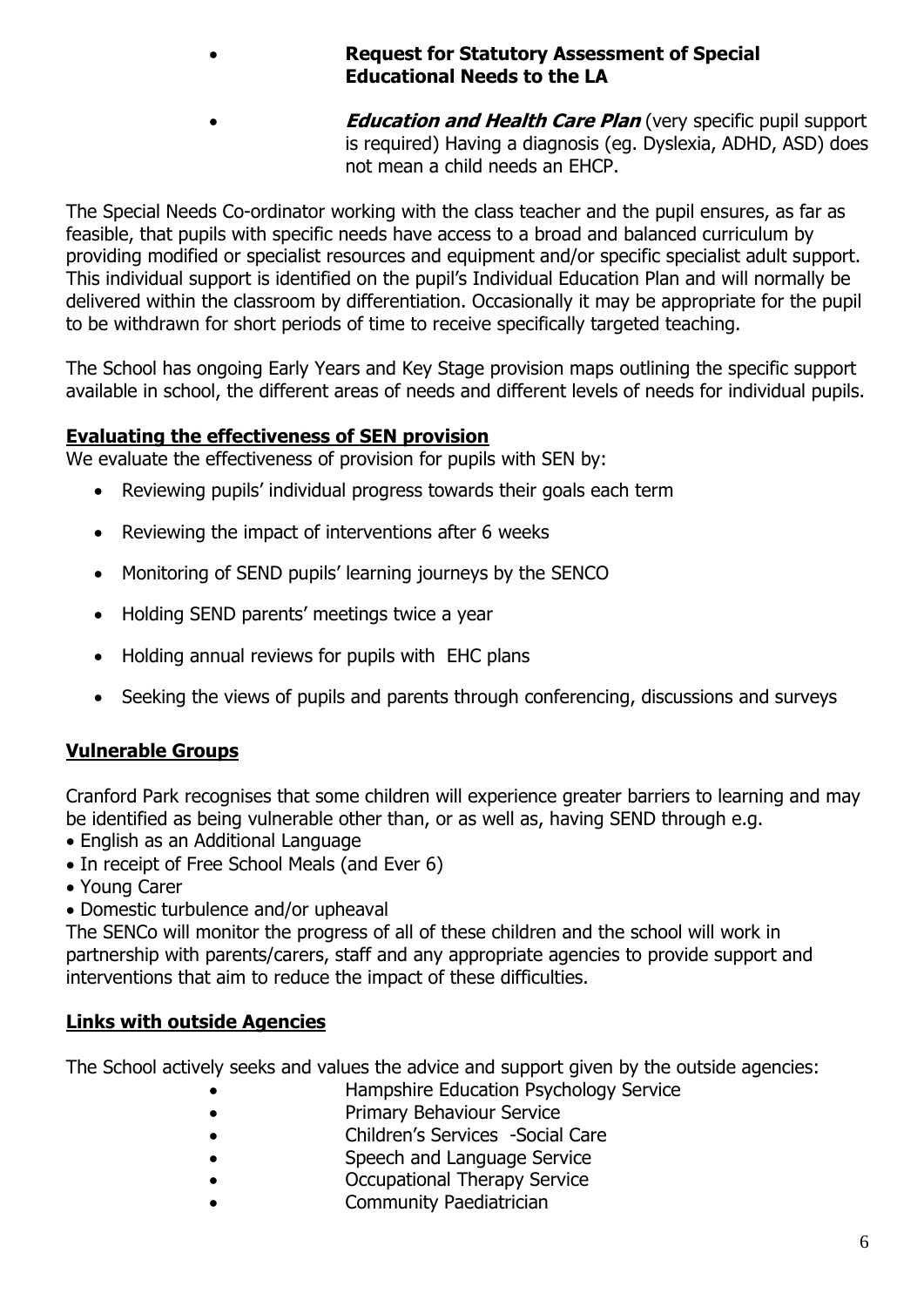• School Nurse

• Outreach Support from specialist schools and teachers

## **Enabling pupils with SEN to engage in activities available to those in the school who do not have SEN**

All of our extra-curricular activities and school visits are available to all of our pupils.

All pupils are encouraged to go on our residential trip to Runway's End.

All pupils are encouraged to take part in sports day/school plays/special workshops, etc.

No pupil is ever excluded from taking part in these activities because of their SEN or disability.

## **Admission arrangements** (See Admission Policy)

## **Complaints about SEN provision**

Complaints about SEN provision in our school should be made to the Head Teacher in the first instance.

They will then be referred to the school's complaints policy.

The parents of pupils with disabilities have the right to make disability discrimination claims to the first-tier SEND tribunal if they believe that our school has discriminated against their children. They can make a claim about alleged discrimination regarding:

- Exclusions
- Provision of education and associated services
- Making reasonable adjustments, including the provision of auxiliary aids and services

## **Allocation of Resources**

The Governing Body ensures that resources are allocated to support the appropriate provision for children with Special Educational Needs and in meeting the objectives set out in this policy.

#### **Disability and Discrimination Act (SENDA) (Accessibility Plan)** (see Equality Policy and School Accessibility Plan)

Cranford Park strives to ensure that the culture and ethos of the school are such that, whatever the abilities and needs of members of the school communities, everyone is equally valued and treats one another with respect. Pupils should be provided with the opportunities to experience, understand and value diversity

## **Successful implementation of this policy should be evident by:**

- Progress made by all pupils in all areas of learning, self-esteem and skill levels.
- The positive response of pupils, parents, staff, governors, LA and OFSTED inspections.
- The effective use of resources.
- Through ongoing self-evaluation of the School's special educational needs provision and inclusive policies. This continual review and assessment resulting in improved practice and innovative initiatives for the benefit of pupils and staff.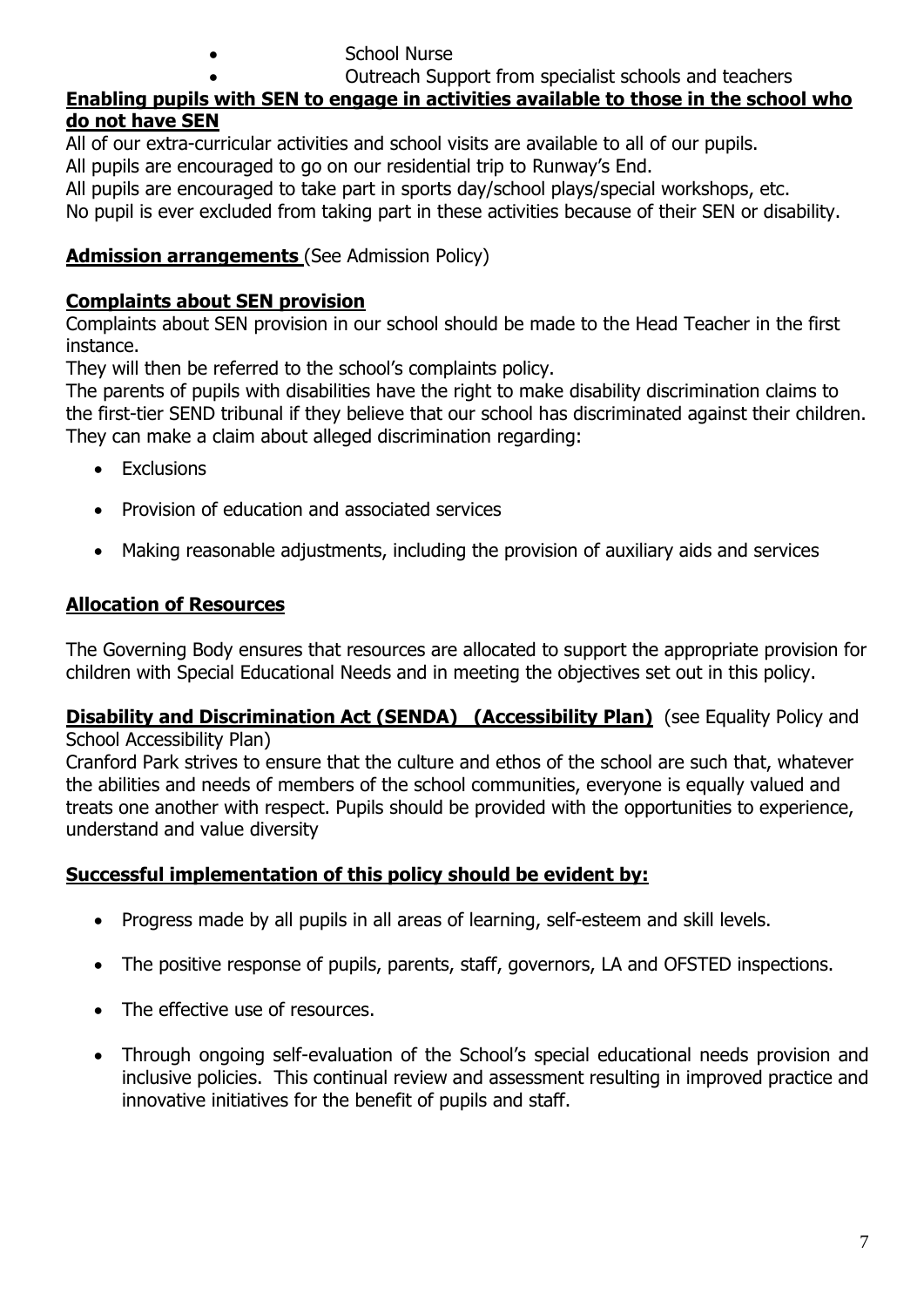### **Monitoring Arrangements**

By SENCO

- Tracking the progress made by SEND pupils at each Milestone.
- Reviewing IEPS regularly and discussions with Class teachers about next steps for individuals
- Reviewing provision for pupils with EHCPs through observations, pupil conferencing, discussions with parents and professionals
- Evaluating the success of interventions through analysis of in/out data and discussions with LSAs and teachers
- Observations of provision in class
- Observations of the delivery of interventions

#### By Headteacher

- Reports from SENCO
- Analysis of data at each milestone and end of Key Stage
- Observations of provision in class
- Pupil conferencing
- Discussions with staff and parents

#### By Governors

- SEN governor to meet with SENCO to discuss impact of provision
- Reviewing data for SEN pupils at the end of milestones and end of key stages
- All governors to report on ethos and culture of the school when conducting monitoring visits, including the involvement and engagement of SEN pupils in all aspects of school life.

The Governing Body believes that fairness and consistency of judgement is essential to the operation of the school. All members of the school have equality of opportunity to achieve their full potential and will not be discriminated against because of age, disability, gender, sexual orientation, nationality, race, or religion. The Governing Body believes that the school always has to be aware of the potential for unconscious discrimination, to avoid assumptions about individual members of the school based on stereotypes and to use the teaching and learning arrangements actively to encourage everyone to achieve their full potential. All our policies are consistent with our duty of care to protect our pupils and to provide a learning environment that is safe and healthy. In all our dealings, we respect the strict code of confidentiality that underpins our school ethos.

#### **Agreed: November 2021**

#### **Review: November 2022**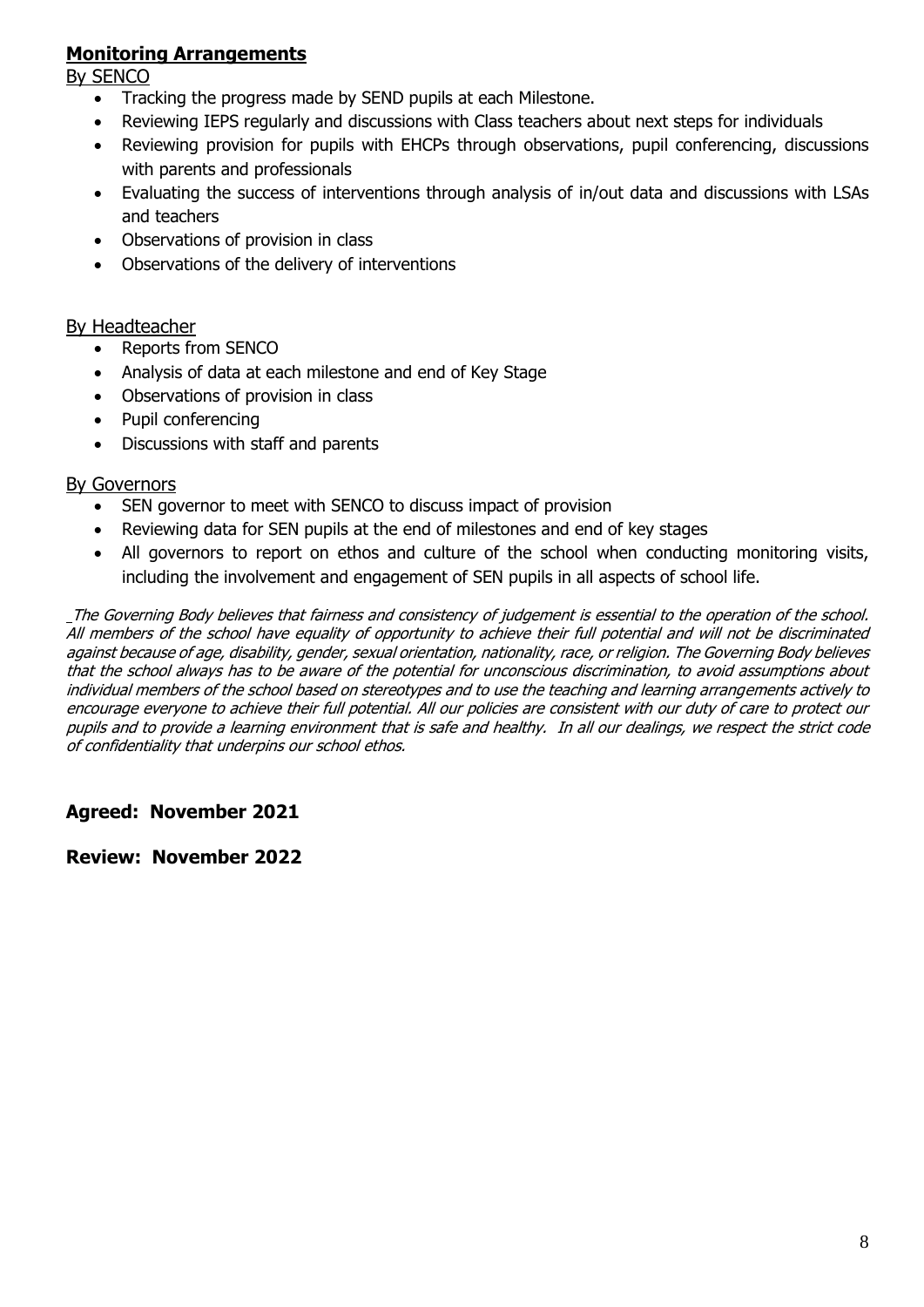#### **APPENDIX 1 - SEN INFORMATION REPORT – November 2021**

## **1. Introduction - The kinds of Special Educational Needs for which provision is made at the school.**

Cranford Park CE Primary School is a mainstream setting (not a special school). At Cranford Park CE Primary School, we will ensure that all children are valued equally, regardless of their abilities and/or social, emotional or behavioural needs. The school recognises that all children are entitled to have access to a broad and balanced curriculum which is differentiated to meet their individual needs.

|                         | <b>Question</b>                   | <b>School Response</b>                                                                                                                                                                                                                                                                                                                                                                                                                                                                                                                            |
|-------------------------|-----------------------------------|---------------------------------------------------------------------------------------------------------------------------------------------------------------------------------------------------------------------------------------------------------------------------------------------------------------------------------------------------------------------------------------------------------------------------------------------------------------------------------------------------------------------------------------------------|
|                         |                                   | Information about the school's policies for the identification and assessment of pupils with SEND                                                                                                                                                                                                                                                                                                                                                                                                                                                 |
| $\overline{\mathbf{2}}$ | How does the school know if       | At Cranford Park CE Primary School children are identified as having SEND                                                                                                                                                                                                                                                                                                                                                                                                                                                                         |
|                         | children need extra help and what | through a variety of ways including the following:-                                                                                                                                                                                                                                                                                                                                                                                                                                                                                               |
|                         | do I do if I think my child has   | • Liaison with pre-school/previous school                                                                                                                                                                                                                                                                                                                                                                                                                                                                                                         |
|                         | special educational needs?        | • Child performing below age expected levels                                                                                                                                                                                                                                                                                                                                                                                                                                                                                                      |
|                         |                                   | • Concerns raised by Parent                                                                                                                                                                                                                                                                                                                                                                                                                                                                                                                       |
|                         |                                   | • Concerns raised by teacher for example behaviour or self-esteem is affecting<br>performance.                                                                                                                                                                                                                                                                                                                                                                                                                                                    |
|                         |                                   | • Liaison with external agencies i.e. physical                                                                                                                                                                                                                                                                                                                                                                                                                                                                                                    |
|                         |                                   | • Health diagnosis through paediatrician                                                                                                                                                                                                                                                                                                                                                                                                                                                                                                          |
|                         |                                   | If you have concerns about your child ask to speak with the SENCO.                                                                                                                                                                                                                                                                                                                                                                                                                                                                                |
|                         |                                   | The Special Needs Co-ordinator (SENCO) is a member of staff responsible<br>for the overview of the education of pupils with special educational needs. They<br>work closely with pupils, parents, Class teachers, Head teacher, Senior<br>Management, SEN Governor and outside agencies. The Special Needs Co-<br>ordinator's role includes implementing the National Curriculum Inclusion<br>Statement emphasising the importance of providing effective learning<br>opportunities for all pupils and offers three key principles for inclusion: |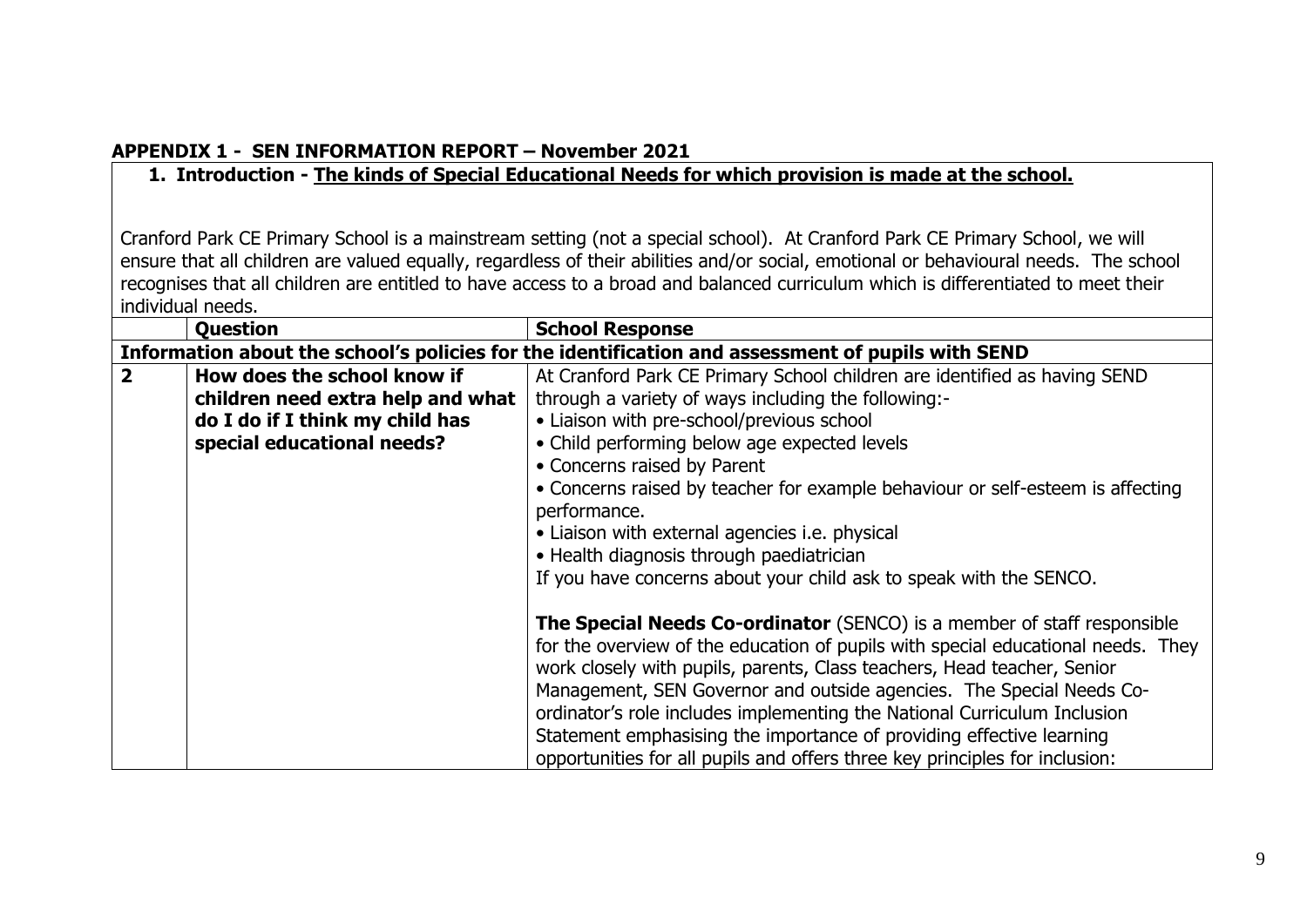|                  |                                     | Setting suitable learning challenges                                                                             |
|------------------|-------------------------------------|------------------------------------------------------------------------------------------------------------------|
|                  |                                     | Responding to pupils diverse needs                                                                               |
|                  |                                     | Overcoming potential barriers to learning and                                                                    |
|                  |                                     | assessment for individuals and groups of                                                                         |
|                  |                                     | pupils                                                                                                           |
|                  |                                     |                                                                                                                  |
|                  |                                     | The Special Needs Co-ordinator monitors the quality of provision and progress of                                 |
|                  |                                     | children with SEND.                                                                                              |
|                  |                                     | Information about the school's policies for making provision for pupils with SEND whether or not pupils have EHC |
|                  | (Education, Health and Care) plans. |                                                                                                                  |
| <b>Including</b> |                                     |                                                                                                                  |
|                  |                                     | a) How the school evaluates the effectiveness of its provision for such pupils                                   |
|                  |                                     | b) The school's arrangements for assessing and reviewing the progress of pupils with SEND                        |
| 3a               | How will I know how my child is     | We offer an open door policy where you are welcome any time to make an<br>$\bullet$                              |
|                  | doing?                              | appointment to meet with either the class teacher or SENCO and discuss how                                       |
|                  |                                     | your child is getting on. We can offer advice and practical ways that you can                                    |
|                  |                                     | help your child at home.                                                                                         |
|                  |                                     | We believe that your child's education should be a partnership between                                           |
|                  |                                     | parents and teachers, therefore we aim to keep communication channels                                            |
|                  |                                     | open and communicate regularly, especially if your child has complex needs.                                      |
|                  |                                     | If your child is on the SEND register (a list of children with SEND held in                                      |
|                  |                                     |                                                                                                                  |
|                  |                                     | school) they may have an Individual Education Plan (IEP) which will have                                         |
|                  |                                     | individual / group targets. This is discussed on a termly basis and parents are                                  |
|                  |                                     | given a copy of the IEP. The targets set are SMART (Specific, Measurable,                                        |
|                  |                                     | Achievable, Realistic, Time scaled) targets with the expectation that the child                                  |
|                  |                                     | will achieve the target by the time it is reviewed.                                                              |
|                  |                                     | If your child has complex SEND they may be part of an IPA (Inclusion                                             |
|                  |                                     | Partnership Agreement) or have an Education and Healthcare Plan, which                                           |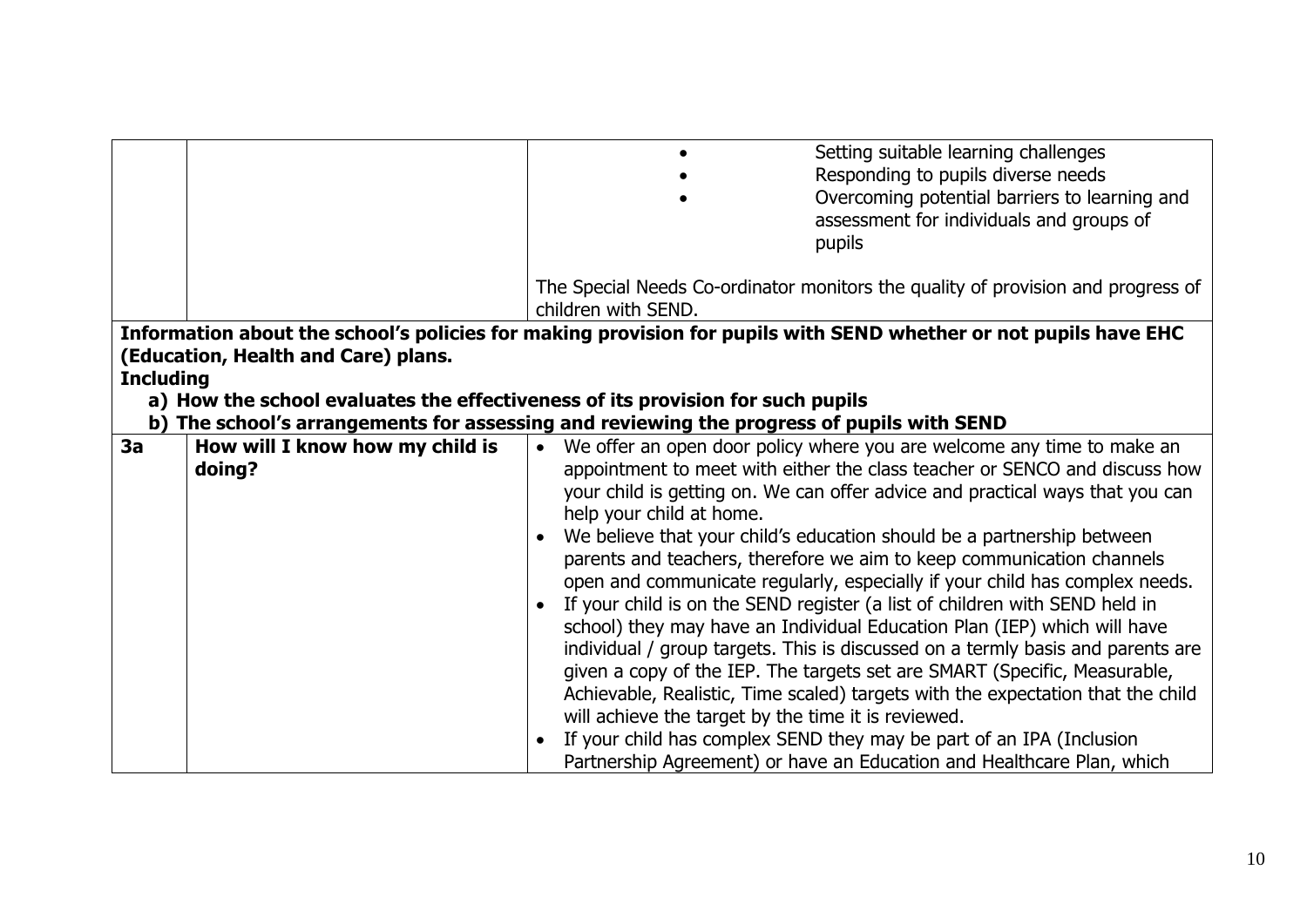|                                                                        | means that a formal meeting will take place to discuss your child's progress<br>and a report will be written.                                                                                                                                                                                                                                                                                                                                                                                                                                                                                                                                                                                                                                                                                                                                                                                                                                                                                                                                                                                                                                                                   |
|------------------------------------------------------------------------|---------------------------------------------------------------------------------------------------------------------------------------------------------------------------------------------------------------------------------------------------------------------------------------------------------------------------------------------------------------------------------------------------------------------------------------------------------------------------------------------------------------------------------------------------------------------------------------------------------------------------------------------------------------------------------------------------------------------------------------------------------------------------------------------------------------------------------------------------------------------------------------------------------------------------------------------------------------------------------------------------------------------------------------------------------------------------------------------------------------------------------------------------------------------------------|
| How does the school know how well<br>my child is doing?                | • As a school we measure children's progress in learning against National<br>expectations and age related expectations.<br>• The class teacher continually assesses each child and notes areas where they<br>are improving and where further support is needed. As a school, we track<br>children's progress from entry at Year R through to Year 6, using a variety of<br>different methods including Reading and Spelling ages and those at Age Related<br>Expectations (ARE) in Maths and English.<br>• Children who are not making expected progress are picked up through Review<br>meetings with the Class teacher and Deputy / Head teacher. In this meeting a<br>discussion takes place concerning why individual children are experiencing<br>difficulty and what further support can be given to aid their progression.<br>• When the child's IEP is reviewed comments are made against each target to<br>show what progress the child has made. If the child has not met the target, the<br>reasons for this will be discussed, then the target may be adapted into smaller<br>steps or a different approach may be tried to ensure the child does make<br>progress. |
| How are the governors involved and<br>what are their responsibilities? | The SENCo reports to the Governors regularly to inform them about the progress<br>of children with SEND; this report does not refer to individual children and<br>confidentiality is maintained at all times.<br>• One of the Governors is responsible for SEND and meets regularly with the<br>SENCo. They also report to the Governors to keep all informed.<br>The Governors agree priorities for spending within the SEN budget with the<br>overall aim that all children receive the support they need in order to make<br>progress.                                                                                                                                                                                                                                                                                                                                                                                                                                                                                                                                                                                                                                       |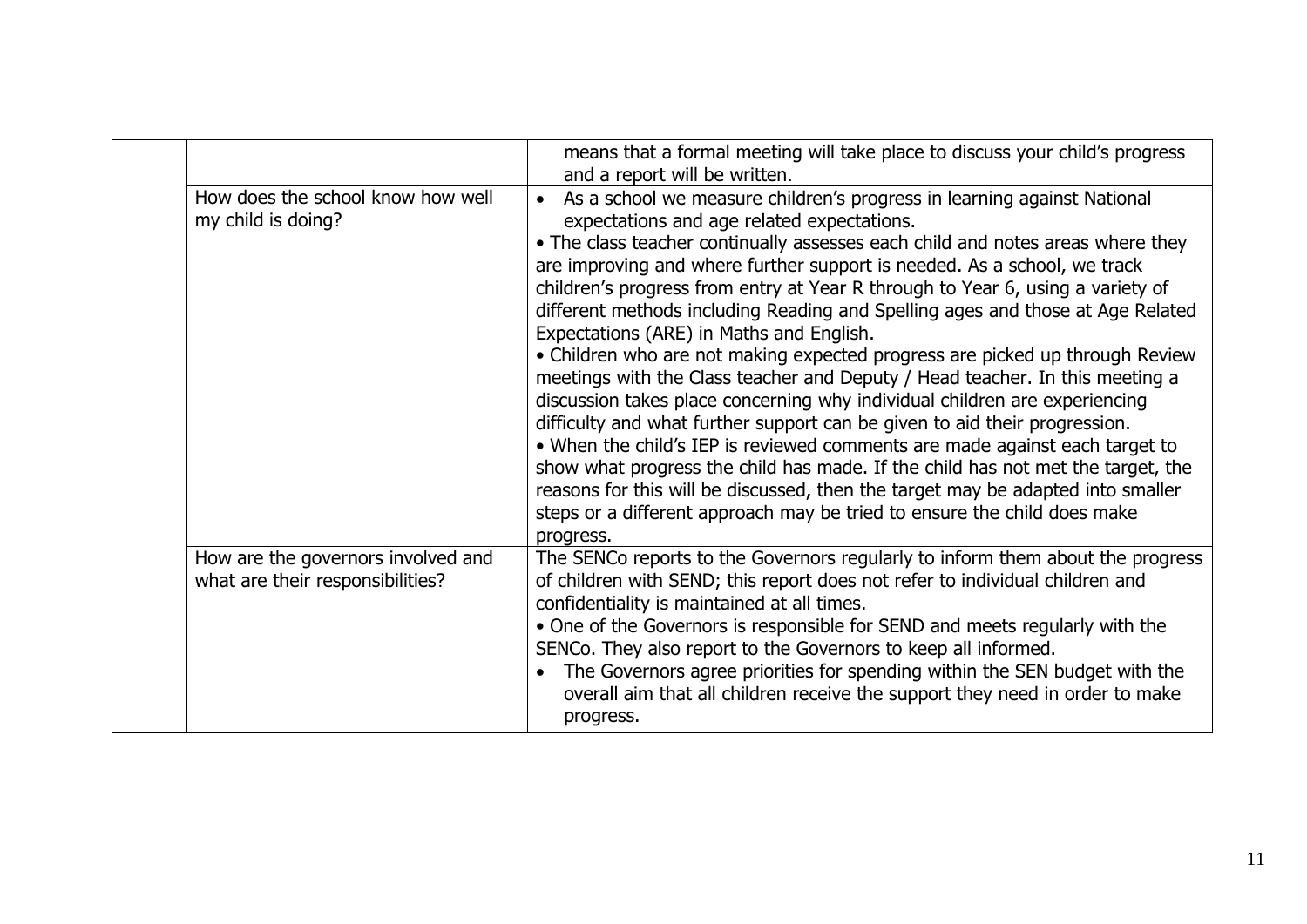|                | 3b) How will you help me to<br>support my child's learning?<br>What opportunities will there be for me<br>to discuss my child's progress? | • Our SENCO oversees all support and progress of any child requiring<br>additional support across the school.<br>• The class teacher will oversee, plan and work with each child with SEND in<br>their class to ensure that progress in every area is made.<br>• There may be a Learning Support Assistant (LSA) working with your child<br>either individually or as part of a group; if this is seen as necessary by the class<br>teacher.<br>The class teacher will meet with parents at least on a termly basis (this could<br>be as part of Parent's evening) to discuss your child's needs, support and<br>progress.<br>• For further information the SENCO is available to discuss support in more |
|----------------|-------------------------------------------------------------------------------------------------------------------------------------------|-----------------------------------------------------------------------------------------------------------------------------------------------------------------------------------------------------------------------------------------------------------------------------------------------------------------------------------------------------------------------------------------------------------------------------------------------------------------------------------------------------------------------------------------------------------------------------------------------------------------------------------------------------------------------------------------------------------|
|                |                                                                                                                                           | detail.                                                                                                                                                                                                                                                                                                                                                                                                                                                                                                                                                                                                                                                                                                   |
|                | The School's approach to teaching pupils with SEND                                                                                        |                                                                                                                                                                                                                                                                                                                                                                                                                                                                                                                                                                                                                                                                                                           |
| 3 <sub>c</sub> | How will the school staff support<br>my child?                                                                                            | We are an inclusive school; we welcome and celebrate diversity. All staff<br>believe that children having high self-esteem is crucial to a child's well-being.<br>We have a caring, understanding team looking after our children.                                                                                                                                                                                                                                                                                                                                                                                                                                                                        |
|                | What are the school's approaches to<br>differentiation and how will that help                                                             | • All work within class is pitched at an appropriate level so that all children are<br>able to access according to their specific needs. Typically this might mean that in                                                                                                                                                                                                                                                                                                                                                                                                                                                                                                                                |
|                | my child?                                                                                                                                 | a lesson there would be three different levels of work set for the class, however                                                                                                                                                                                                                                                                                                                                                                                                                                                                                                                                                                                                                         |
|                |                                                                                                                                           | on occasions this can be individually differentiated.                                                                                                                                                                                                                                                                                                                                                                                                                                                                                                                                                                                                                                                     |
|                |                                                                                                                                           | The benefit of this type of differentiation is that all children can access a<br>lesson and learn at their level.                                                                                                                                                                                                                                                                                                                                                                                                                                                                                                                                                                                         |
|                |                                                                                                                                           | How the school adapts the curriculum and learning environment for pupils with SEND                                                                                                                                                                                                                                                                                                                                                                                                                                                                                                                                                                                                                        |
| 3 <sub>d</sub> | How will the curriculum be                                                                                                                | • The Class teacher is the first point of contact for parents who have any                                                                                                                                                                                                                                                                                                                                                                                                                                                                                                                                                                                                                                |
|                | matched to my child's needs?                                                                                                              | concerns about any aspect of their child's progress and the curriculum                                                                                                                                                                                                                                                                                                                                                                                                                                                                                                                                                                                                                                    |
|                |                                                                                                                                           | that is taught.                                                                                                                                                                                                                                                                                                                                                                                                                                                                                                                                                                                                                                                                                           |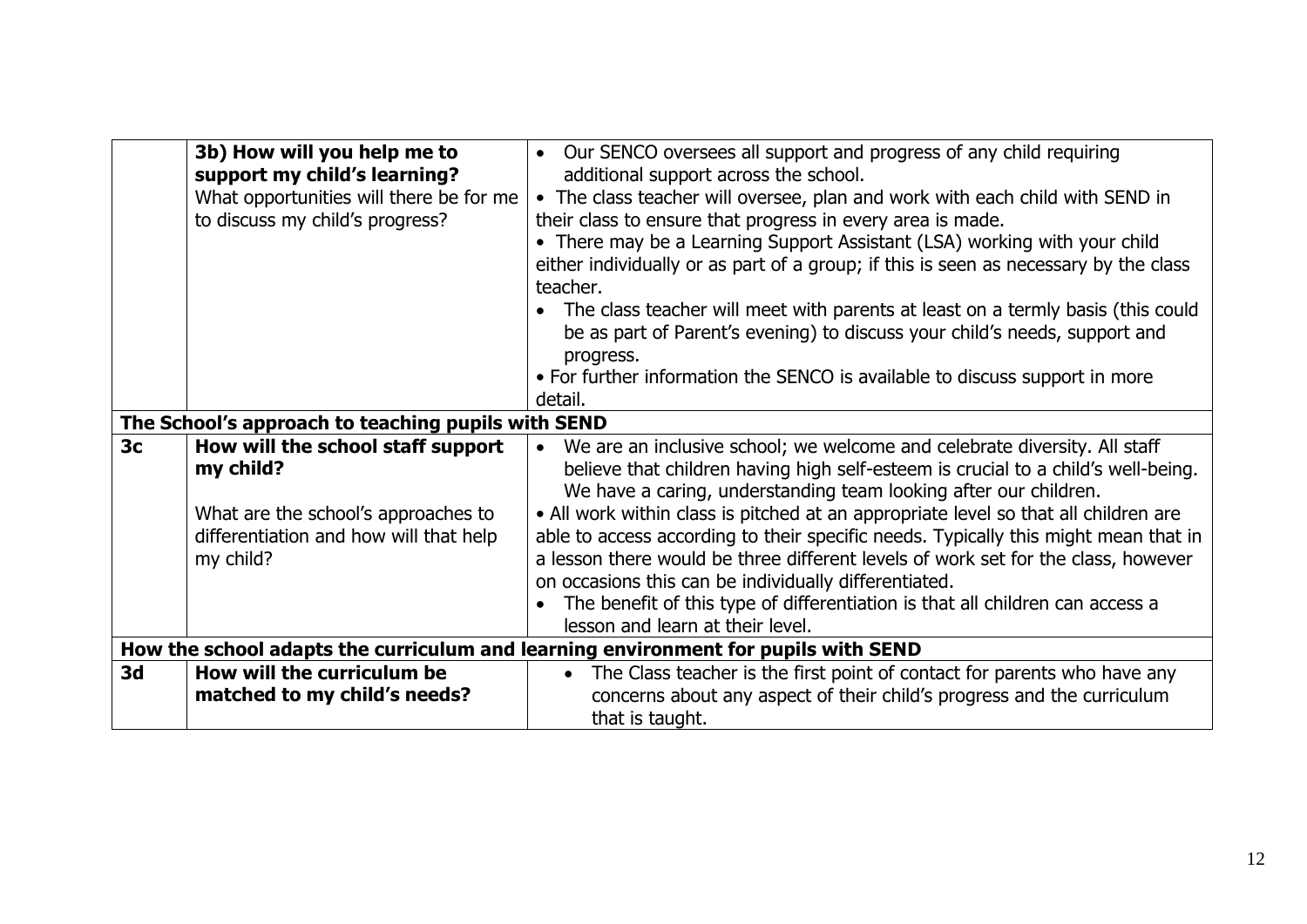|    | How will my child be included in<br>activities outside the classroom<br>including school trips? | Class teachers have the principal role in the planning and delivery of<br>appropriately differentiated teaching for the children with special needs in<br>their class.<br>The Class teachers are aware of the school procedures for pupil<br>assessment and identification and analysis of the data of pupils with<br>special needs. Curriculum planning should always recognise the learning<br>needs of all pupils.<br>Where the pupil is on the special needs register, the Class teacher<br>discusses the range of additional support available with the SENCO and<br>the support team.<br>The Class teacher may prepare an Individual Education Plan (IEP) which<br>will be discussed with pupil, parents and Special Needs Co-ordinator and<br>reviewed termly.<br>All children are included in all parts of the school curriculum and we aim for<br>all children to be included on school trips. We will provide the necessary<br>support to ensure that this is successful.<br>• A risk assessment is carried out prior to any off site activity to ensure<br>everyone's health & safety will not be compromised. In the unlikely event that it |
|----|-------------------------------------------------------------------------------------------------|---------------------------------------------------------------------------------------------------------------------------------------------------------------------------------------------------------------------------------------------------------------------------------------------------------------------------------------------------------------------------------------------------------------------------------------------------------------------------------------------------------------------------------------------------------------------------------------------------------------------------------------------------------------------------------------------------------------------------------------------------------------------------------------------------------------------------------------------------------------------------------------------------------------------------------------------------------------------------------------------------------------------------------------------------------------------------------------------------------------------------------------------------------|
|    |                                                                                                 | is considered unsafe for a child to take part in an activity, then alternative                                                                                                                                                                                                                                                                                                                                                                                                                                                                                                                                                                                                                                                                                                                                                                                                                                                                                                                                                                                                                                                                          |
|    | Additional support for learning that is available to pupils with SEND                           | activities which will cover the same curriculum areas will be provided in school.                                                                                                                                                                                                                                                                                                                                                                                                                                                                                                                                                                                                                                                                                                                                                                                                                                                                                                                                                                                                                                                                       |
| 3e | How is the decision made about<br>what type of and how much<br>support a child will receive?    | The class teacher alongside the SENCo will discuss the child's needs and<br>what support would be appropriate.<br>• Different children will require different levels of support in order to bridge the<br>gap to achieve age expected levels.<br>• This will be through on-going discussions with parents                                                                                                                                                                                                                                                                                                                                                                                                                                                                                                                                                                                                                                                                                                                                                                                                                                               |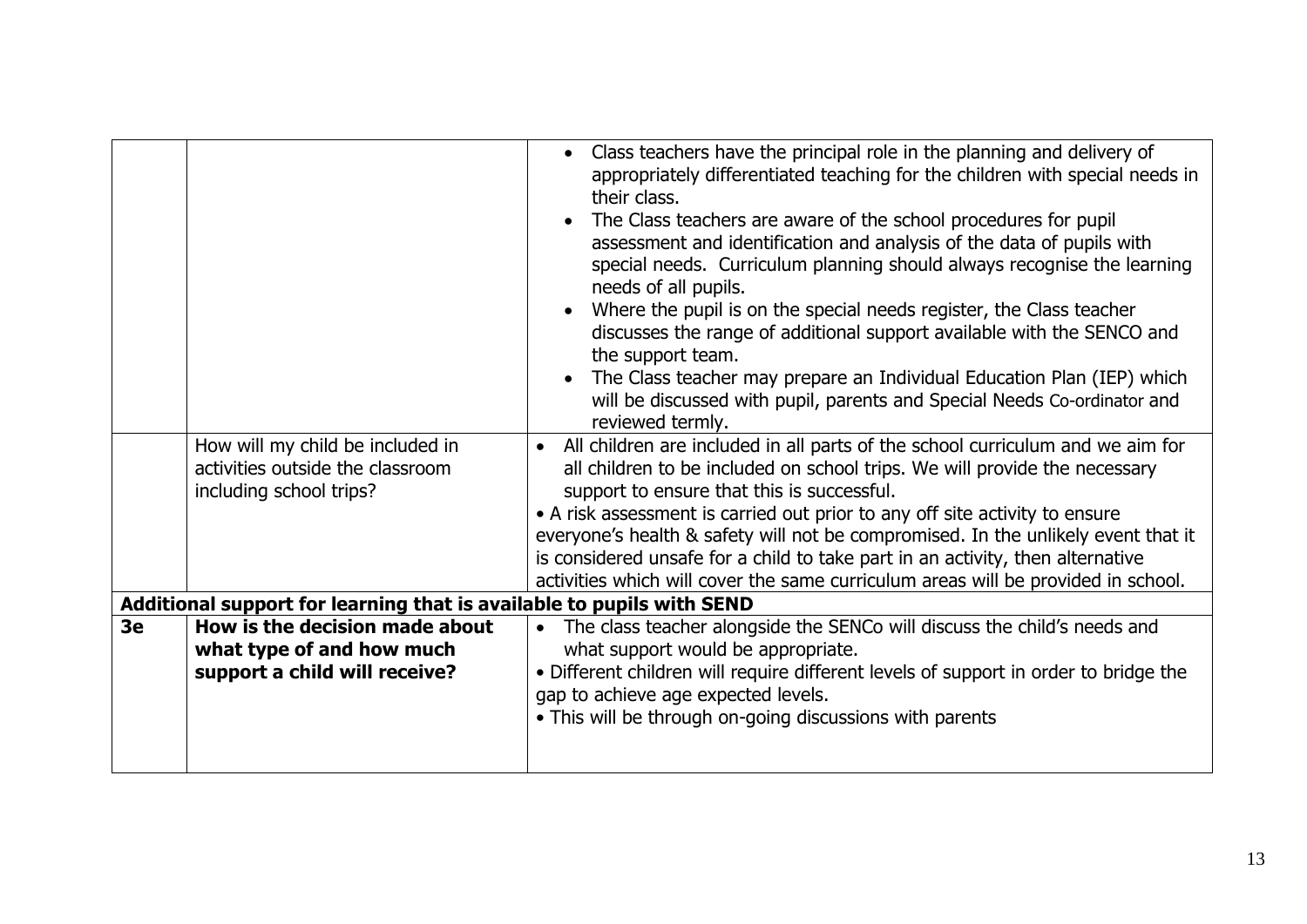|    |                                                                                                                                   | Support that is available for improving the emotional and social development of pupils with SEND                                                                                                                                                                                                                                                                                                                                                                                                                                                                                                                                                                                                                                                                                                                                                                                                                                                                                                                                                                                                                                                                                                                                                                                                                                                                                           |
|----|-----------------------------------------------------------------------------------------------------------------------------------|--------------------------------------------------------------------------------------------------------------------------------------------------------------------------------------------------------------------------------------------------------------------------------------------------------------------------------------------------------------------------------------------------------------------------------------------------------------------------------------------------------------------------------------------------------------------------------------------------------------------------------------------------------------------------------------------------------------------------------------------------------------------------------------------------------------------------------------------------------------------------------------------------------------------------------------------------------------------------------------------------------------------------------------------------------------------------------------------------------------------------------------------------------------------------------------------------------------------------------------------------------------------------------------------------------------------------------------------------------------------------------------------|
| 3f | What support will there be for my<br>child's overall wellbeing?<br>How does the school manage the<br>administration of medicines? | The class teacher has overall responsibility for the pastoral, medical and<br>social care of every child in their class, therefore this would be the parents'<br>first point of contact. If further support is required the class teacher liaises<br>with the SENCo for further advice and support. This may involve working<br>alongside outside agencies such as Health and Social Services, and/or the<br>Primary Behaviour Service.<br>The school also has an ELSA (Emotional Literacy Support Assistant) who<br>works under the direction of the SENCo, with vulnerable children and parents<br>during the school day.<br>The school also employs a qualified counsellor for one afternoon a week, who<br>works with children who have more complex emotional needs or for whom<br>ELSA support has not had sufficient impact or is not deemed appropriate.<br>The school has a policy regarding the administration and management of<br>medicines on the school site.<br>• Parents need to contact the class teacher if medication is recommended by<br>Health Professionals to be taken during the school day.<br>• On a day to day basis the Admin Staff generally oversee the administration of<br>any medicines.<br>• As a staff we have regular training and updates of conditions and medication<br>affecting individual children so that all staff are able to manage medical |
|    |                                                                                                                                   | situations.                                                                                                                                                                                                                                                                                                                                                                                                                                                                                                                                                                                                                                                                                                                                                                                                                                                                                                                                                                                                                                                                                                                                                                                                                                                                                                                                                                                |
|    | What support is there for behaviour,<br>avoiding exclusion and increasing<br>attendance?                                          | As a school we have a very positive approach to all types of behaviour with a<br>clear reward system that is followed by all staff and pupils.                                                                                                                                                                                                                                                                                                                                                                                                                                                                                                                                                                                                                                                                                                                                                                                                                                                                                                                                                                                                                                                                                                                                                                                                                                             |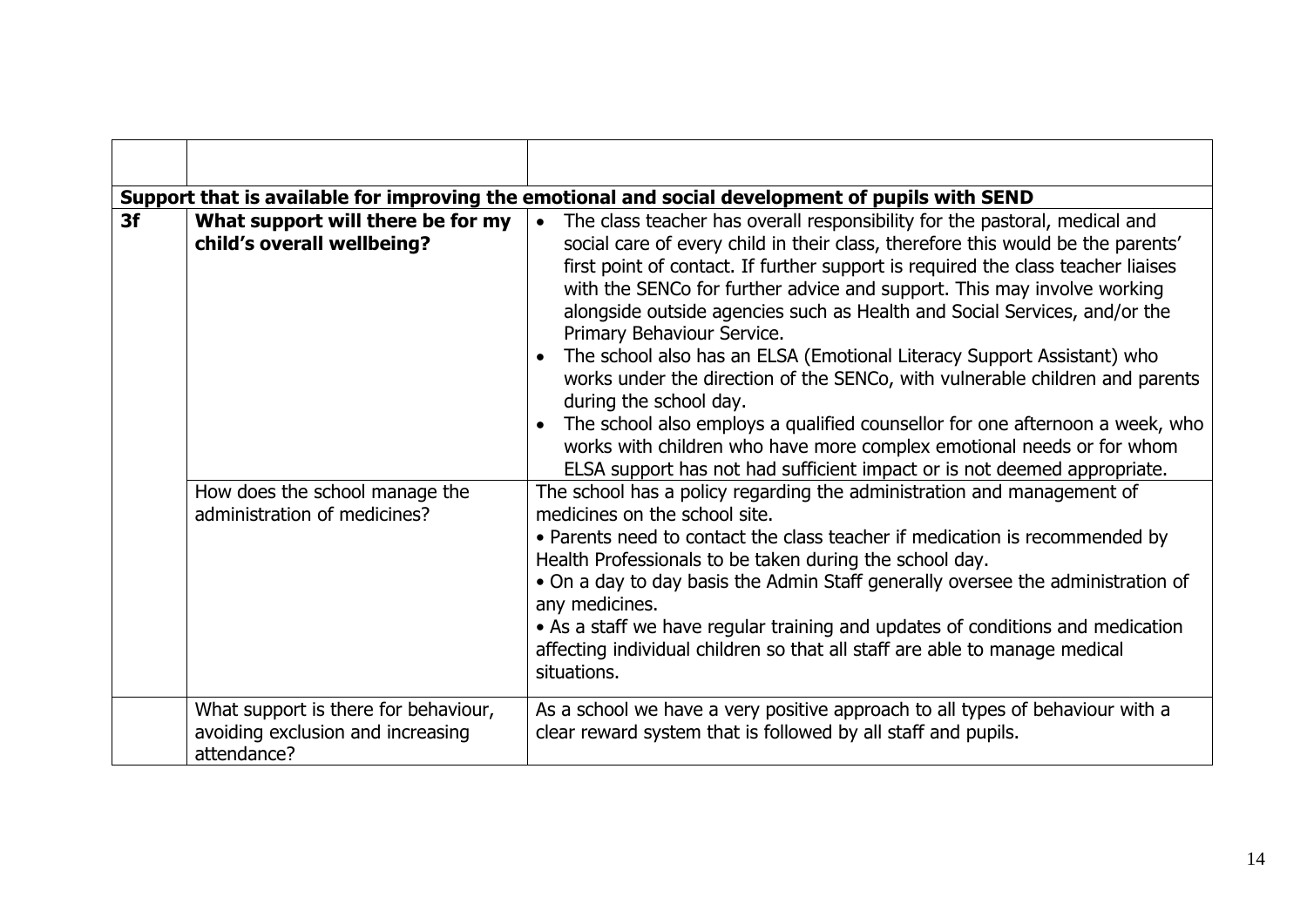|   |                                     | • If a child has behavioural difficulties an Individual Behaviour Management Plan        |
|---|-------------------------------------|------------------------------------------------------------------------------------------|
|   |                                     | (IBMP) may be written alongside the child and Parents to identify the specific           |
|   |                                     | issues, put relevant support in place and set targets. The Inclusion Assistant           |
|   |                                     | may work alongside the Class teacher, children and parents to implement the              |
|   |                                     | behaviour plan                                                                           |
|   |                                     | • After any behaviour incident we expect the child to reflect on their behaviour         |
|   |                                     | with an adult, often completing a reflection form. This helps to identify why the        |
|   |                                     | incident happened and what the child needs to do differently next time to                |
|   |                                     | change and improve their behaviour.                                                      |
|   |                                     | • Attendance of every child is monitored on a daily basis by the Admin                   |
|   |                                     | department and our Inclusion Assistant. Lateness and absence are recorded and            |
|   |                                     | reported upon to the Head teacher. Support is given by the Inclusion Assistant           |
|   |                                     | through incentive schemes where good attendance is actively encouraged                   |
|   |                                     | throughout the school.                                                                   |
|   |                                     | The name and contact details of the School Special Educational Needs Coordinator         |
| 4 | Who is and how do I contact the     | The SENCO is Miss Rebecca Portch. She can be contacted via the school office             |
|   | <b>SENCO?</b>                       | on 01252 870536 or via email, <b>SENCO@cranfordpark.hants.sch.uk</b>                     |
|   |                                     | Information about the expertise and training of staff in relation to children with SEND. |
| 5 | What training is provided for staff | Our SENCO is working towards the National SENCO accreditation award.                     |
|   | supporting children with SEND?      | We have a member of staff trained as ELSA who receives regular support                   |
|   |                                     | from the Educational Psychologist.                                                       |
|   |                                     | Several members of staff have had training in delivering Speech &                        |
|   |                                     | Language programmes from Speech & Language therapists.                                   |
|   |                                     | The majority of staff have received training in Occupational Therapy,                    |
|   |                                     | Physiotherapy and Speech and Language                                                    |
|   |                                     | All of our LSAs have had training in delivering reading and spelling /                   |
|   |                                     | phonics and/or Maths programmes.                                                         |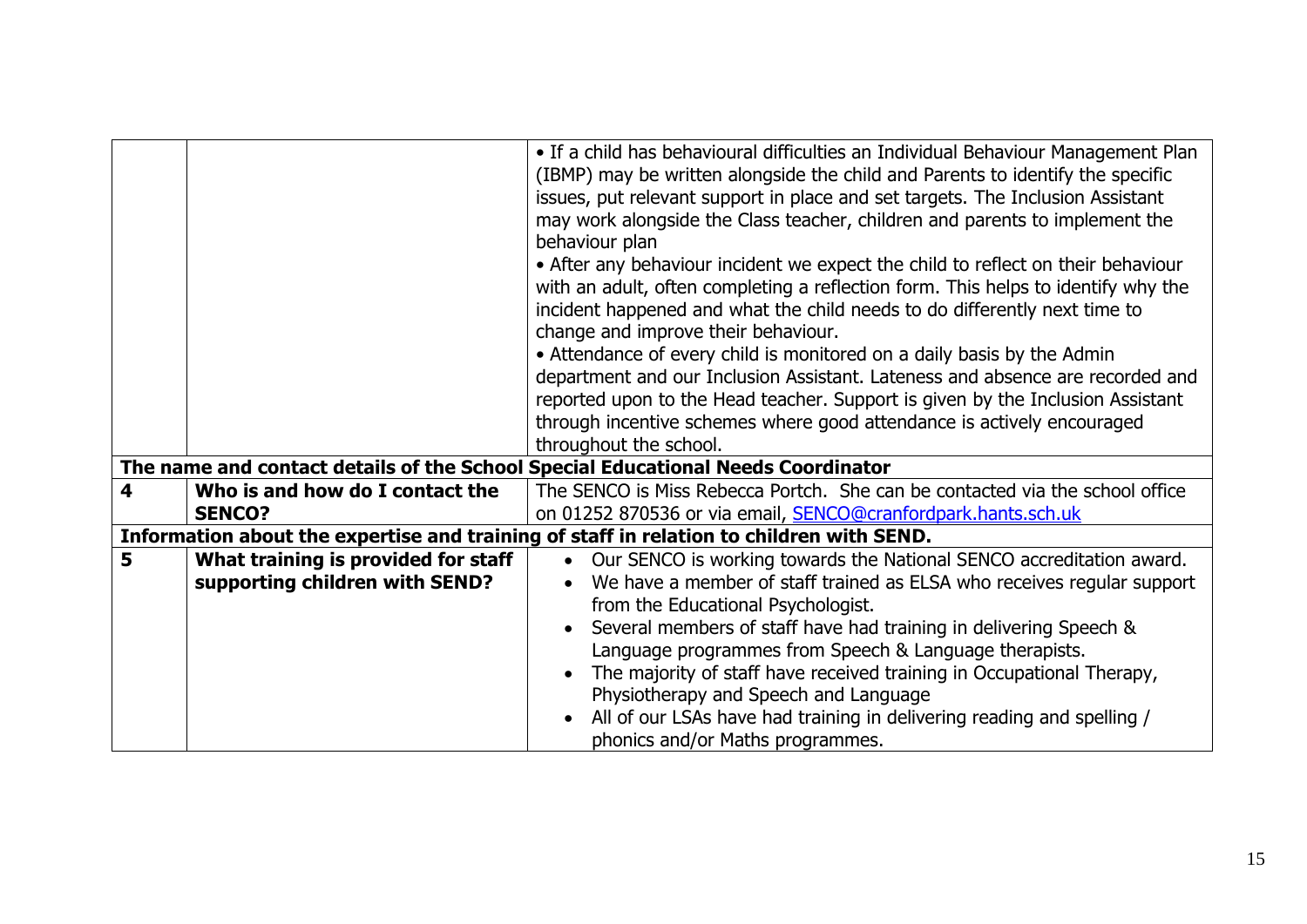|                         |                                        | The majority of our LSAs have undertaken training on understanding<br>pupils with ASD                             |
|-------------------------|----------------------------------------|-------------------------------------------------------------------------------------------------------------------|
|                         |                                        |                                                                                                                   |
|                         |                                        | All support staff receive regular training and updates led by the SENCO                                           |
|                         |                                        | and outside agencies.                                                                                             |
|                         |                                        | Information about how equipment and facilities to support children with SEND are secured.                         |
| 6                       | How accessible is the school           | The school site is wheelchair accessible with a disabled toilet large enough to<br>$\bullet$                      |
|                         | environment?                           | accommodate changing. The school is all on one level.                                                             |
|                         | What specialist services and expertise | The school has a disabled parking bay for blue badge holders.                                                     |
|                         | are available at or accessed by the    | We liaise with EMTAS (Ethnic Minority and Traveller Achievement Service)                                          |
|                         | school?                                | who assist us in supporting our families with English as an additional language.                                  |
|                         |                                        | As a school we work closely with any external agencies that we feel are                                           |
|                         |                                        | relevant to individual children's needs within our school including: -                                            |
|                         |                                        | Behaviour Intervention; Health including - GPs, school nurse, clinical                                            |
|                         |                                        | psychologist, paediatricians, speech & language therapists; occupational                                          |
|                         |                                        | therapists; social services including - Locality Teams, social workers and                                        |
|                         |                                        | Educational Psychologists. If advised by these agencies when possible we                                          |
|                         |                                        | will use them to secure additional equipment to support a child.                                                  |
|                         | How are the school's resources         | We ensure the needs of all children who have SEND are met to the best of                                          |
|                         | allocated and matched to children's    | the school's ability with the funds available.                                                                    |
|                         | SEN needs?                             |                                                                                                                   |
|                         |                                        | We have a team of LSAs who are funded from the SEN budget and deliver                                             |
|                         |                                        | programmes designed to meet groups of children's needs.                                                           |
|                         |                                        | • The budget is allocated on a needs basis. The children who have the most                                        |
|                         |                                        | complex needs are given the most support, often involving an LSA.                                                 |
|                         |                                        | The arrangements for consulting parents of children with SEND and involving them in the education of their child. |
| $\overline{\mathbf{z}}$ | How are parents currently              | The school has an 'open door' policy and parents are welcome to come into                                         |
|                         | involved in school?                    | school and support their child throughout the year at various events.                                             |
|                         |                                        | Parents are invited to Parents' Evenings, Open days etc throughout the year.                                      |
|                         |                                        |                                                                                                                   |
|                         |                                        |                                                                                                                   |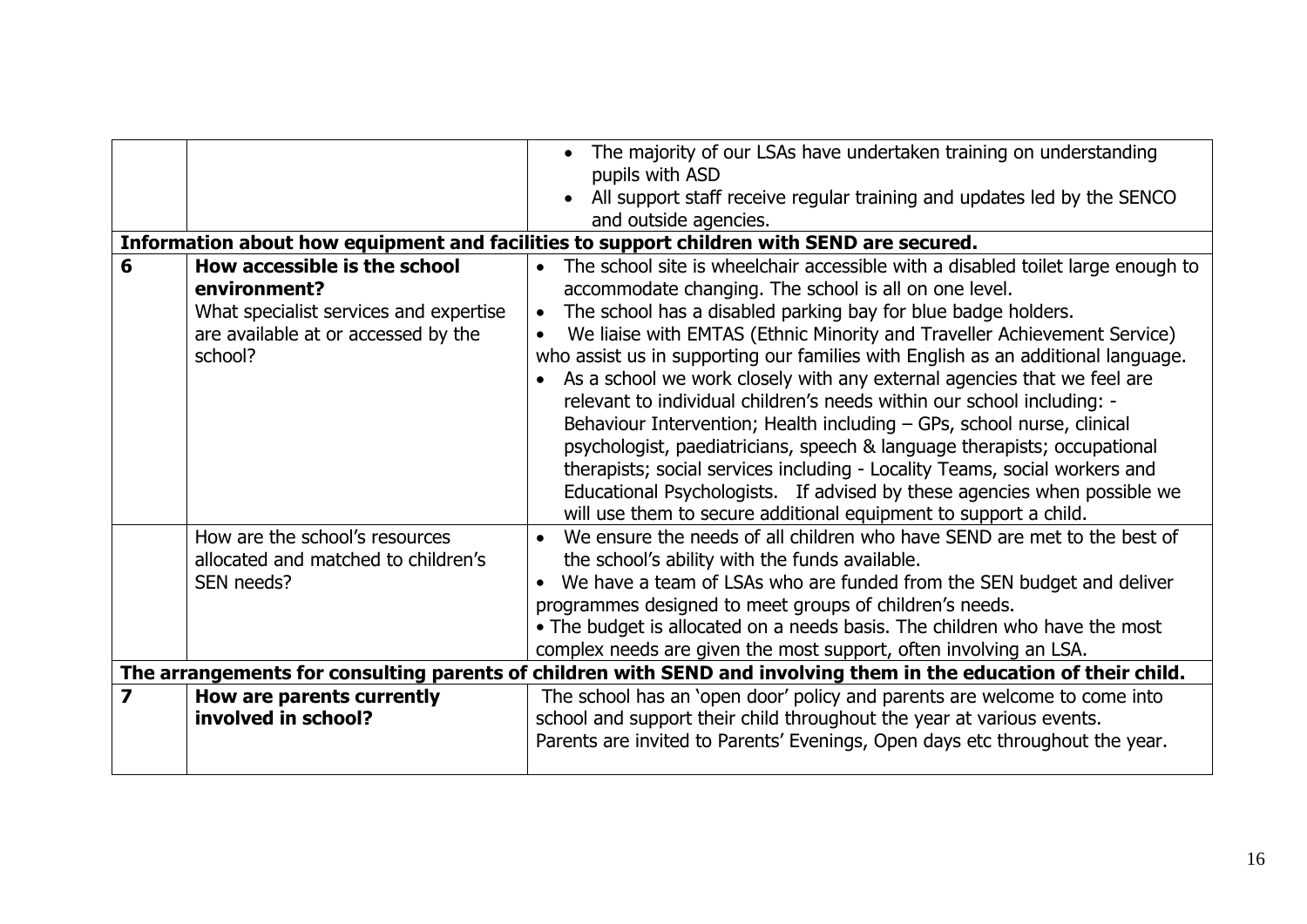|    | How can I get involved and who     | If you would like to come into school, speak with your child's class teacher in the                             |
|----|------------------------------------|-----------------------------------------------------------------------------------------------------------------|
|    | can I contact for further          | first instance.                                                                                                 |
|    | information?                       |                                                                                                                 |
|    |                                    | Arrangements for consulting young people with SEND about and involving them in education                        |
| 8  | How are young people involved in   | We are a Rights Respecting school where we value and celebrate each child                                       |
|    | their education?                   | being able to express their views on all aspects of school life. This is usually                                |
|    |                                    | carried out through the School Council which has an open forum for any issues                                   |
|    |                                    | or viewpoints to be raised.                                                                                     |
|    |                                    | • Children who have IEPs (Individual Education Plans) discuss and set their                                     |
|    |                                    | targets with their class teacher.                                                                               |
|    |                                    | • There is an annual pupil questionnaire where we actively seek the viewpoints                                  |
|    |                                    | of children, especially concerning being able to speak to an adult if they have a                               |
|    |                                    | worry and whether they have support in school and get to do things that they                                    |
|    |                                    | are good at.                                                                                                    |
|    |                                    | If your child has an IPA (Inclusion Partnership Agreement) or Statement of                                      |
|    |                                    | SEN their views will be sought before any review meetings                                                       |
|    |                                    | Arrangements made by the governing body relating to the treatment of complaint from parents of pupils with SEND |
| 9  | What steps should I take if I have | Talk to us - firstly contact your child's class teacher then contact the SENCO,                                 |
|    | a concern about the school's SEND  | Key Stage leaders or Deputy / Head teacher.                                                                     |
|    | provision?                         | We pride ourselves on building positive relationships with parents. We are                                      |
|    |                                    | open and honest with parents and hope that they are able to be the same                                         |
|    |                                    | with us.                                                                                                        |
|    |                                    | If you don't feel, after talking to us, that your issues has been resolved you                                  |
|    |                                    | can complain using the school's complaints procedure that can be found on                                       |
|    |                                    | our school website or by asking at the school office.                                                           |
|    |                                    | The school's arrangements for supporting pupils with SEN in transferring between phases of education.           |
| 10 | How will the school prepare and    | We encourage all new children to visit the school prior to starting when they                                   |
|    | support my child when joining the  | will be shown around the school.                                                                                |